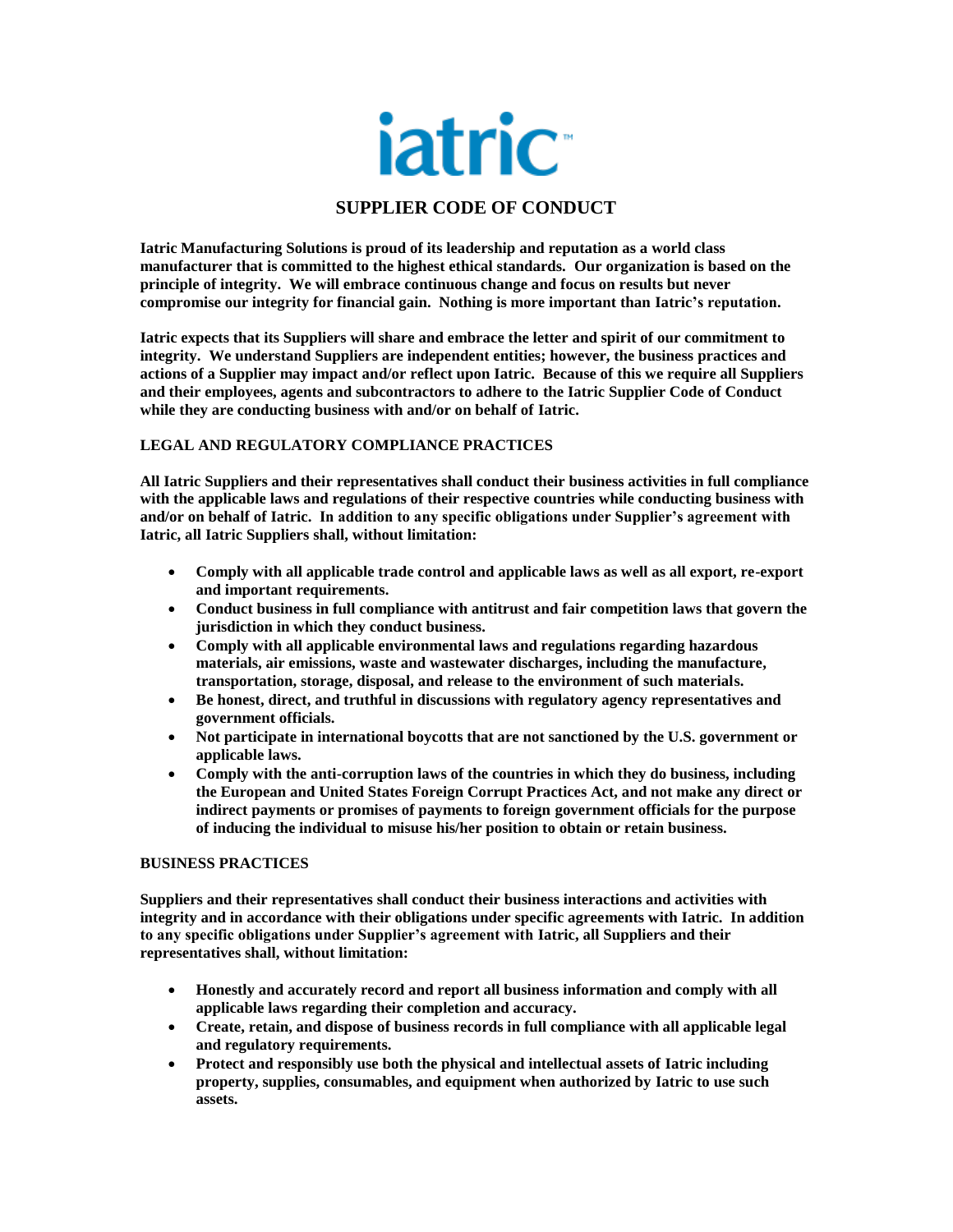• **Not speak to the press on Iatric's behalf unless Supplier or Representative is expressly authorized in writing to do so by Iatric.**

## **EMPLOYMENT PRACTICES**

**Iatric expects its Suppliers to share its commitment to human rights and equal opportunity in the workplace. Iatric Suppliers shall conduct their employment practices in full compliance with all applicable laws and regulations. All Iatric Suppliers shall, without limitation:**

- **Cooperate with Iatric's commitment to a workforce free of harassment and unlawful discrimination. While we recognize and respect cultural differences, we believe that Supplier companies should not engage in discrimination in hiring, compensation, access to training, promotion, termination or retirement based on race, caste, national origin, religion, age, disability, gender, marital status, sexual orientation, union membership, or political affiliation.**
- **Suppliers will respect the rights of associates regarding their decision of whether to associate or not to associate with any group, as long as the group is legal in their own country. Suppliers must not interfere with, obstruct, or prevent such legitimate activities.**
- **Provide a safe and healthy work environment and fully comply with all applicable safety and health regulations and practices.**
- **Use only voluntary labor. The use of forced labor whether in the form of indentured labor, bonded labor, or prison labor by a Iatric Supplier or its subcontractors is unacceptable.**
- **Comply with all local minimum working age laws and requirements and not utilize child labor. No person shall be employed at any age younger than the legal minimum age for working in that country.**
- **Comply with all applicable laws governing compensation and working hours. All workers shall be provided with clear, written information about their employment condition with respect to wages before they enter into employment and as needed throughout their term of employment. Workers shall not be required to work more than the maximum hours of daily labor set by local laws.**
- **Suppliers shall not engage in the use of physical, mental, verbal or other abuse. All workers are to be treated with respect and dignity.**
- **Keep associate records in accordance to local and/or national regulations.**

# **WORKPLACE INSPECTIONS**

**Scheduled inspections will be conducted as necessary to ensure compliance with these standards. Iatric reserves the right to conduct unannounced inspections of our supplier's facilities and any subcontractors that may be used. A third-party audit firm may be used in place of Iatric personnel. Upon review of any unsatisfactory audit results, Iatric, in its sole discretion, reserves the right to terminate its relationship with a Supplier, cancel a purchase order, return or revoke acceptance of affected goods and/or require corrective action be taken. The Supplier shall be liable for all related damages incurred by Iatric.**

### **CERTIFICATION OF COMPLIANCE**

**By my signature below and on behalf of my company, I acknowledge receipt of the Iatric Supplier Code of Conduct and do hereby certify and agree that the company will comply with the contents of**